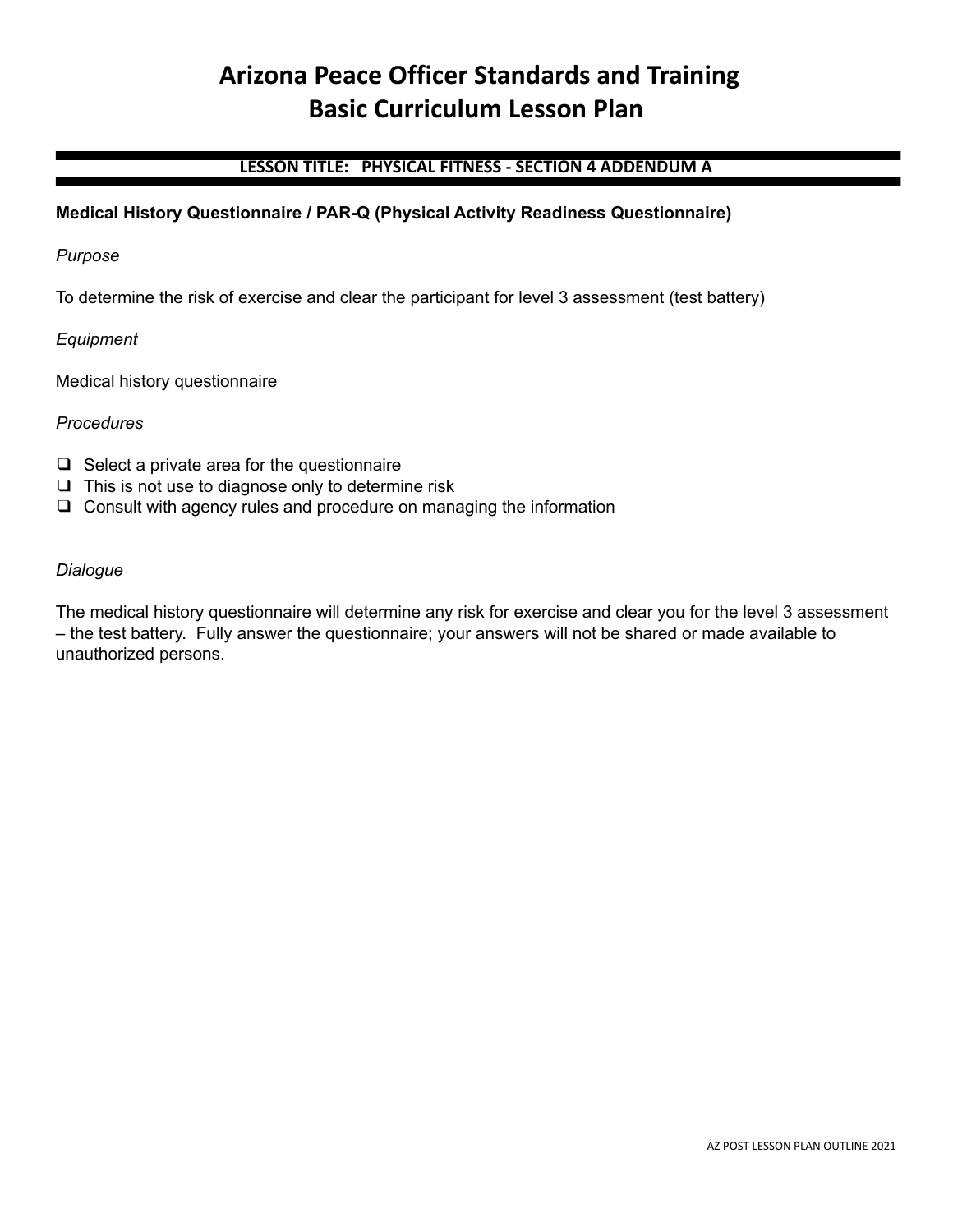## **LESSON TITLE: PHYSICAL FITNESS SEC 4 ADDENDUM A PAGE: 2**

#### **Physical Activity Readiness Questionnaire – PAR-Q**

For most people physical activity should not pose any problem or hazard. The Par-Q has been designed to identify the small number of adults for whom physical activity might be inappropriate or those who should have medical advice concerning the type of activity most suitable for them.

Common sense is your best guide in answering these questions. Please read them carefully and check **YES** or **NO** opposite the question if it applies to you. If a question is answered with **YES**, *please use the available space to explain your answer and give additional details.*

| 1. | Has a doctor ever said that you have a heart condition and that you should $\square$ <b>YES</b><br>only do physical activity recommended by a doctor? |               | $\Box$ NO    |
|----|-------------------------------------------------------------------------------------------------------------------------------------------------------|---------------|--------------|
| 2. | Do you feel pain in your chest when you do physical activity?                                                                                         | $\Box$ YES    | $\Box$ NO    |
| 3. | In the past month, have you had chest pain when you were not doing<br>physical activity?                                                              | $\Box$ YES    | $\Box$ NO    |
| 4. | Do you lose your balance because of dizziness or do you ever lose<br>consciousness?                                                                   | $\square$ YES | $\Box$ NO    |
| 5. | Do you have a bone or joint problem that could be made worse by a<br>change in your physical activity?                                                | $\square$ YES | $\square$ NO |
| 6. | Is your doctor currently prescribing drugs (for example, water pills) for your $\Box$ YES<br>blood pressure or heart condition?                       |               | ⊐NO          |
| 7. | Do you know of any other reason why you should not do physical activity?                                                                              | $\Box$ YES    | $\Box$ NO    |
| 8. | Do you currently participate in any regular activity program designed to<br>improve or maintain your physical fitness.                                | $\square$ YES | $\Box$ NO    |
|    | If yes, what activity program do you participate in?                                                                                                  |               |              |
|    |                                                                                                                                                       |               |              |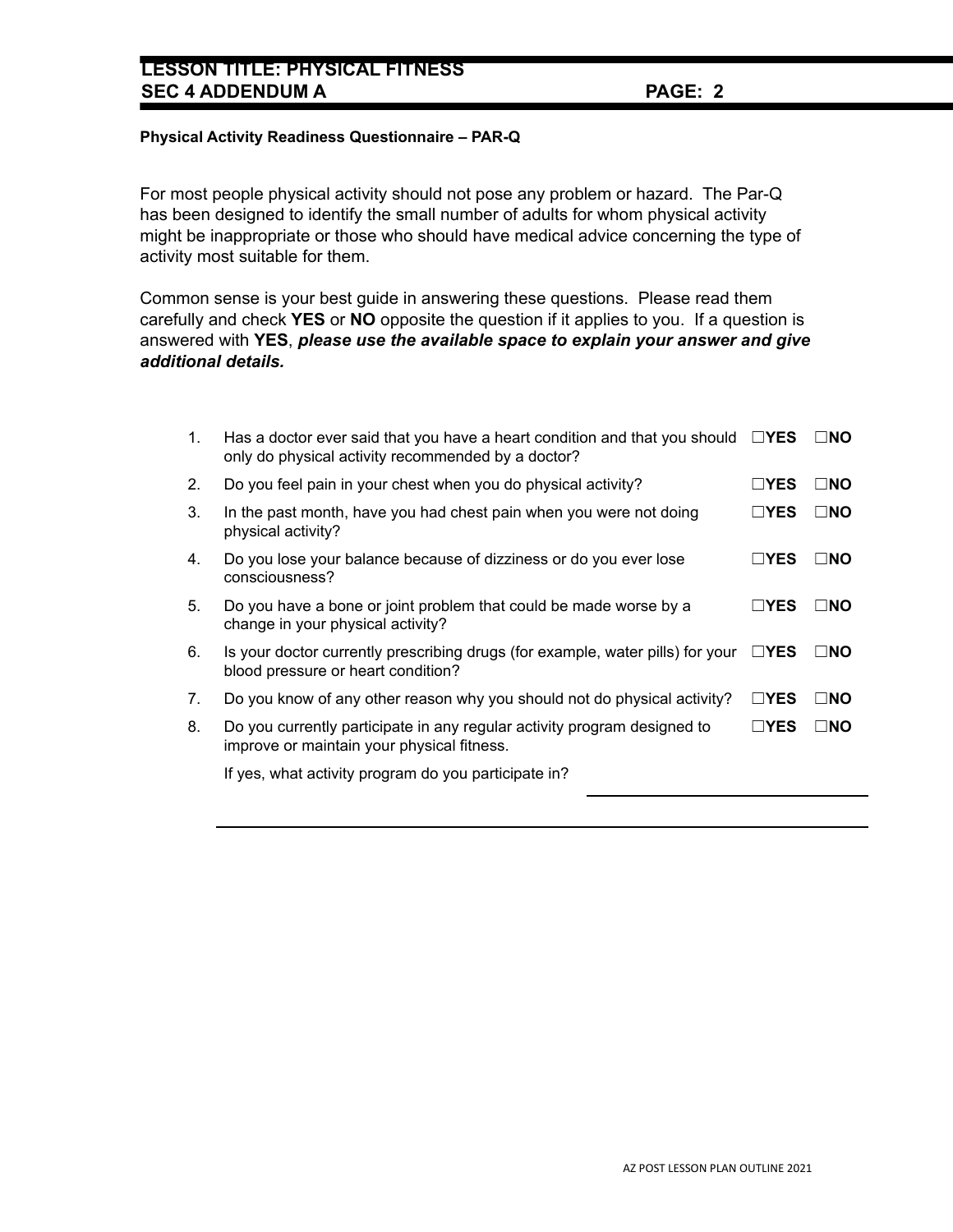#### **Resting Blood Pressure**

#### *Purpose*

Measures the force against the arterial wall during the contraction and relaxation of the heart.

#### *Equipment*

Sphygmomanometer and stethoscope Or a digital blood pressure cuff

#### *Procedures*

- ❑ Level 1 Screening
- ❑ Subject should be free from stimuli (caffeine, nicotine, exercise)
- $\Box$  Have subject sit quietly for a few minutes, feet flat on the floor, arm at heart level
- ❑ Place BP cuff 2.5 cm above antecubital space; centered on the brachial artery
- ❑ Ensure that stethoscope is turned on and place on brachial artery
- ❑ Tighten screw on bulb and pump to 180 mm Hg
- ❑ Slowly deflate cuff (2-3 mm Hg/sec)
- ❑ First beat heard is systolic, last beat heard is diastolic
- ❑ Subject should not move or talk during measurement

#### *Dialogue*

Prior to conducting a level 3 assessment (the test battery), we will measure the blood pressure to determine any risks for heart disease. You should be free from stimuli such as caffeine, nicotine, and exertion. Have a seat and place your arm (left or right) on the table at heart level. Keep both feet flat on the floor and sit quietly; please do not talk during the measurement.

Note: if the measurement is over 140/90; have the participant rest for 15 minutes and measure again. If the reading is still high, refer to the medical questionnaire. The subject should not proceed to the level 3 assessment without clearance from a medical professional if risks and/or contraindications are evident.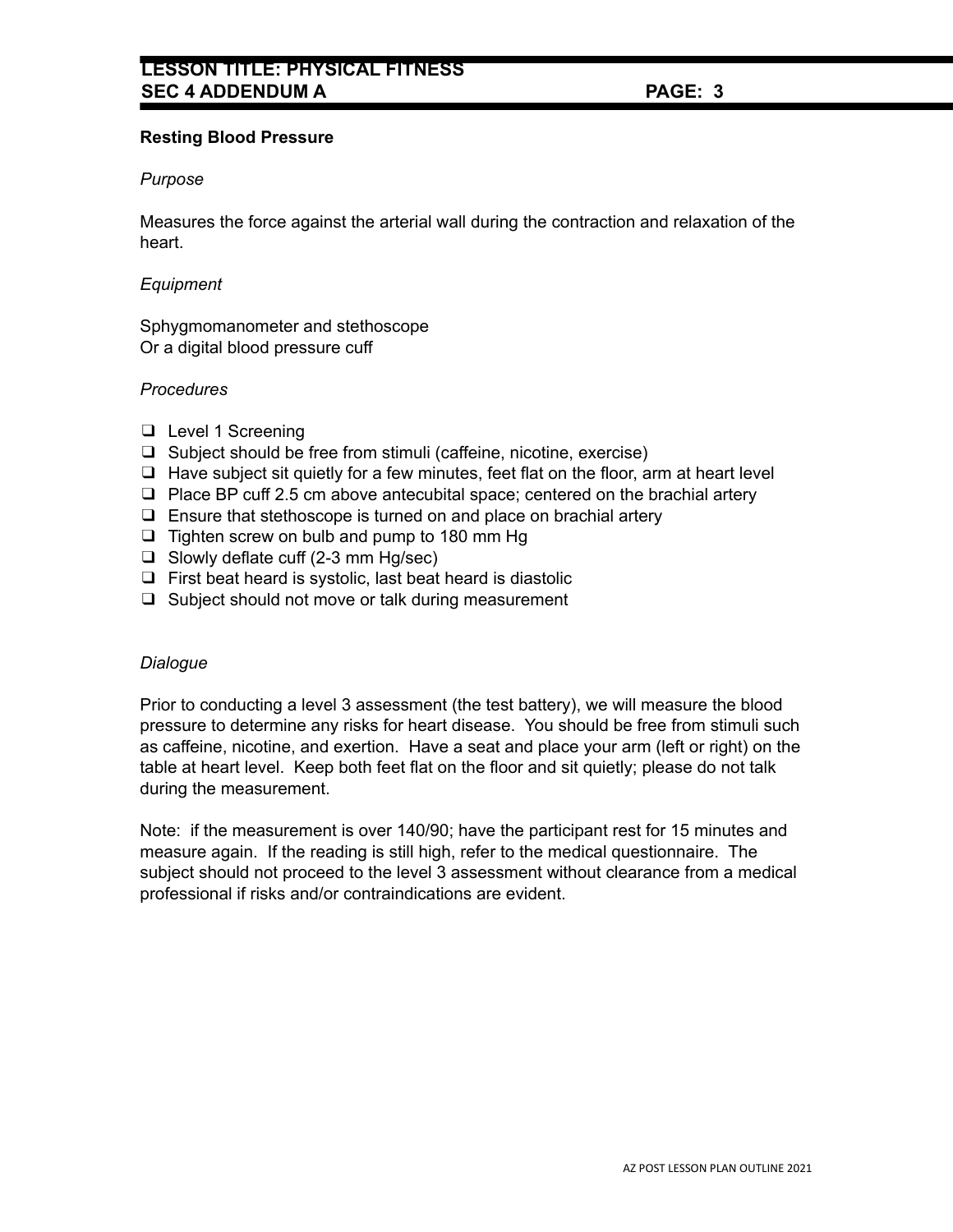# **LESSON TITLE: PHYSICAL FITNESS SEC 4 ADDENDUM A PAGE: 4**

Blood Pressure and Body Fat Collection Sheet Name: Name: Name: Name: Name: Name: Name: Name: Name: Name: Name: Name: Name: Name: Name: Name: Name: Name: Name: Name: Name: Name: Name: Name: Name: Name: Name: Name: Name: Nam

Blood Pressure (minimum of 10 readings)

| Name of Student | Reading |
|-----------------|---------|
|                 |         |
|                 |         |
|                 |         |
|                 |         |
|                 |         |
|                 |         |
|                 |         |
|                 |         |
|                 |         |
|                 |         |

Body Fat (minimum of 10 readings)

| Name | Age | Site 1 | Site 2 | Site 3 | Total | percentile |
|------|-----|--------|--------|--------|-------|------------|
|      |     |        |        |        |       |            |
|      |     |        |        |        |       |            |
|      |     |        |        |        |       |            |
|      |     |        |        |        |       |            |
|      |     |        |        |        |       |            |
|      |     |        |        |        |       |            |
|      |     |        |        |        |       |            |
|      |     |        |        |        |       |            |
|      |     |        |        |        |       |            |
|      |     |        |        |        |       |            |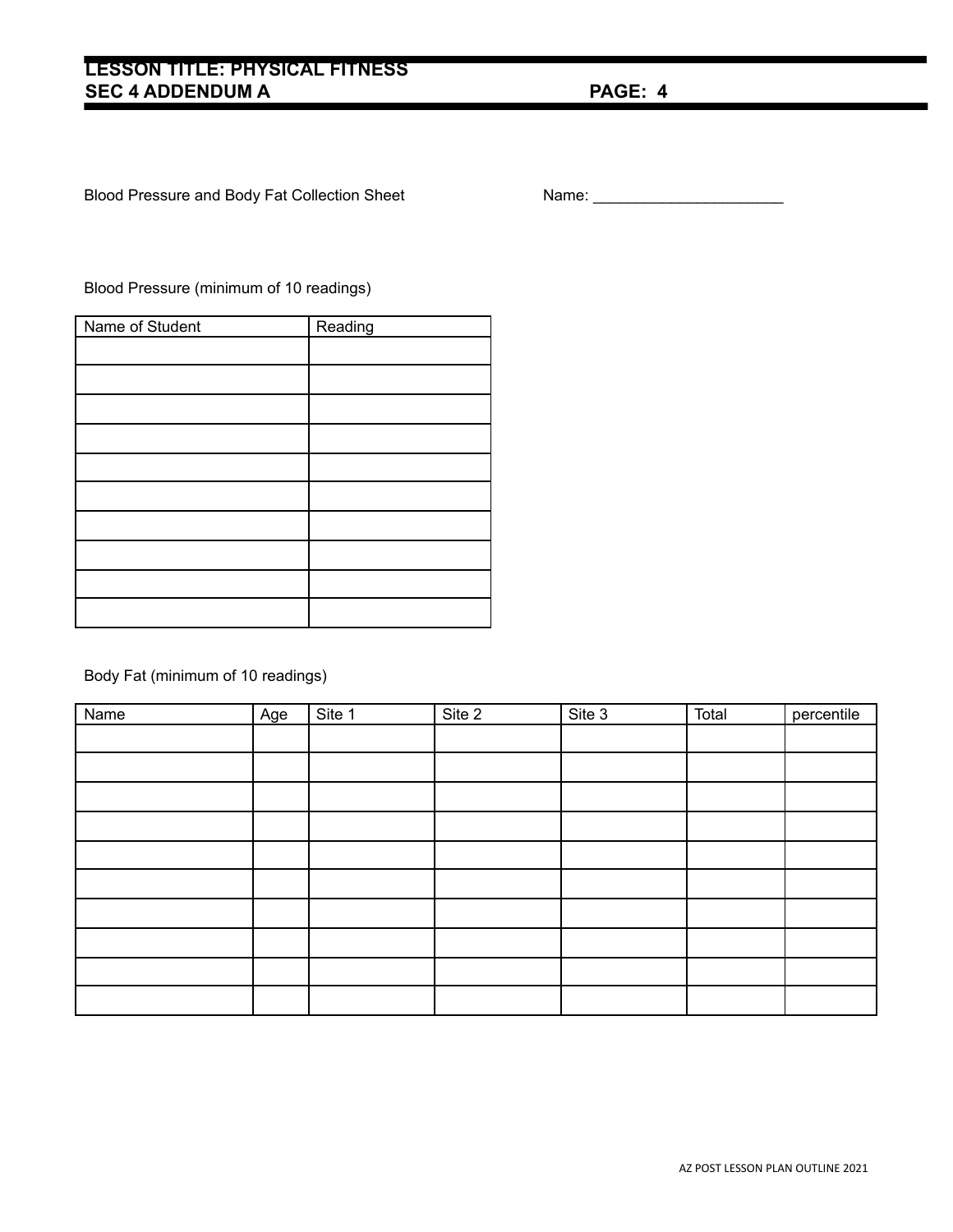#### **Resting Heart Rate**

#### *Purpose*

Used to determine a target heart rate range for aerobic activity

#### *Equipment*

Stopwatch or clock with a sweeping second hand

#### *Procedures*

- ❑ Level 1 screening; should be administered prior to the field assessment
- $\Box$  Find the pulse either at radial artery on the wrist or carotid on the neck
- ❑ Use two fingers to feel pulse, do not use the thumb
- ❑ Take a full 60 second count; start at zero
- ❑ Best to take early morning before exercise/activity/caffeine
- ❑ Record the heart rate on the fitness profile

#### *Dialogue*

The resting heart rate will help us determine a target heart rate range for training. It is also an indicator of how hard our heart is working. We will count the number of beats for 60 seconds. You can find your pulse at two common sites: the carotid artery at the neck or the radial artery on your wrist. Use two fingers, with a light touch; do not use your thumb as it has a pulse of its own. To find the pulse on your neck, lightly press two fingers on either side of your Adam's apple. To find the pulse on your wrist, place two fingers lightly on the thumb side of your inner wrist. I will tell you "start" and you will count your pulse for 60 seconds beginning with "zero". You may want to close your eyes as this will eliminate stimulus as you are counting. After determining your resting heart rate, record this number on your fitness profile.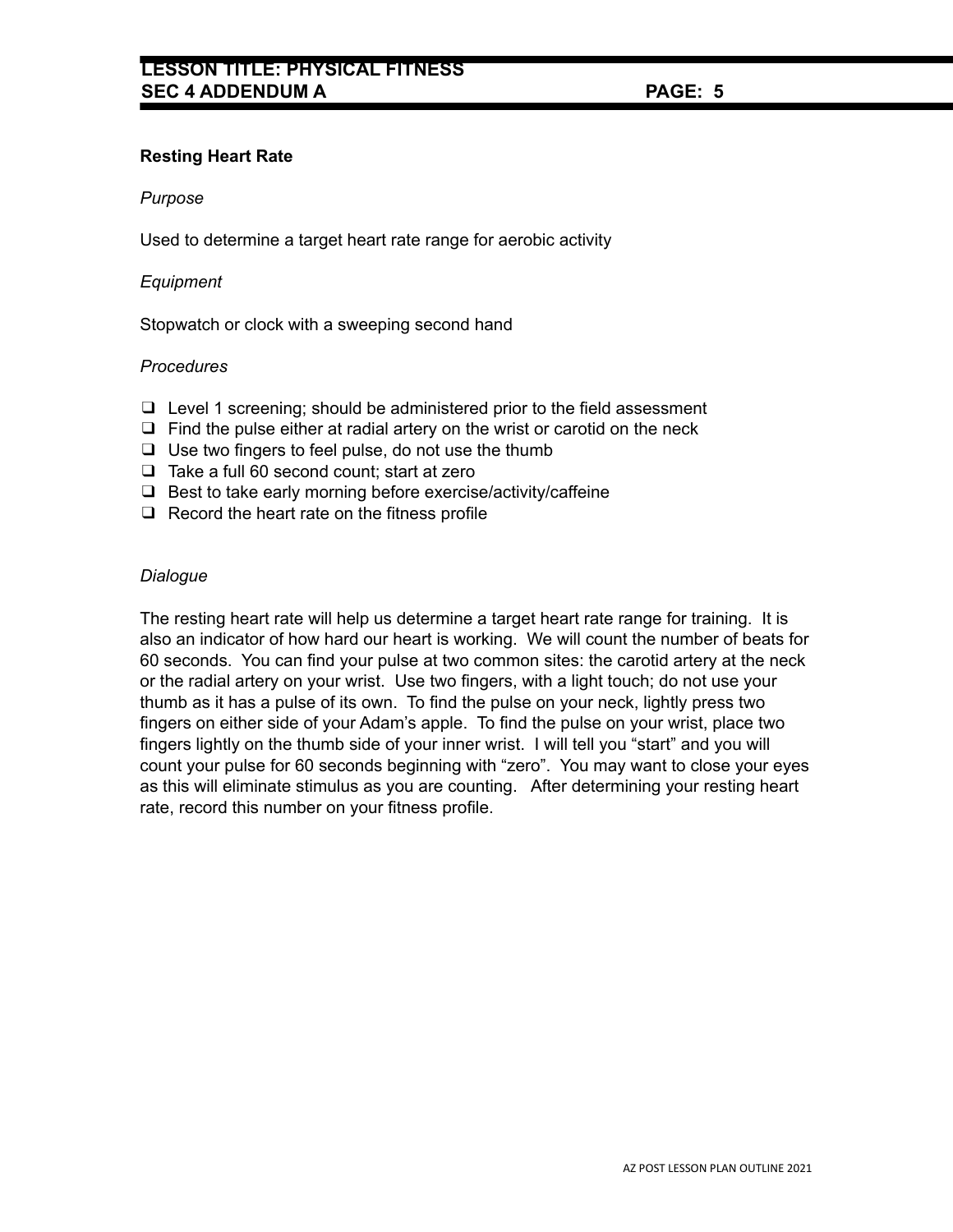#### **3-minute Step Test**

*Purpose*

Measures heart rate recovery.

*Equipment*

12 inch bench or step Stop watch Metronome set at 94 beats per minute

#### *Procedures*

- ❑ Level 2 screening
- ❑ Use a 12" bench or platform
- ❑ Set metronome to 96 beats per minute or use audio clip
- ❑ Subject steps up and down for 24 cycles (up, up, down, down) a minute for 3 minutes
- ❑ Immediately after 3 minutes have subject sit down
- ❑ Within 5 seconds find pulse; take heart rate for 60 seconds
- ❑ Consult norms do not proceed to level 3 testing if subject measures very poor or fails to complete step test
- ❑ Test is invalid for subjects on beta blockers or other medications affecting heart rate

#### *Dialogue (can also be played from 3 minute step test audio clip)*

The three minute step test measures your heart rate recovery. You will step up and down on the bench (or step) at a cadence of 94 beats per minute. The proper cadence begins with up, up, down, down and so forth. The audio clip will maintain the cadence for 3 minutes. Upon completing the 3 minutes, immediately sit down and find your pulse within 5 seconds. You will count the number of heart beats for 60 seconds. You should find your pulse rapid in the beginning; eventually slowing down. If you cannot complete the test, or you begin to feel fatigue or light-headed, stop immediately. Do you have any questions?

|           | <b>Males</b> | Females   |         |  |
|-----------|--------------|-----------|---------|--|
| Excellent | < 71         | Excellent | $97$    |  |
| Good      | 71-102       | Good      | 97-127  |  |
| Fair      | 103-117      | Fair      | 128-142 |  |
| Poor      | 118-147      | Poor      | 143-171 |  |
| Very poor | $148+$       | Very poor | $172+$  |  |

*Source: Cooper Fitness Specialist Manual,*